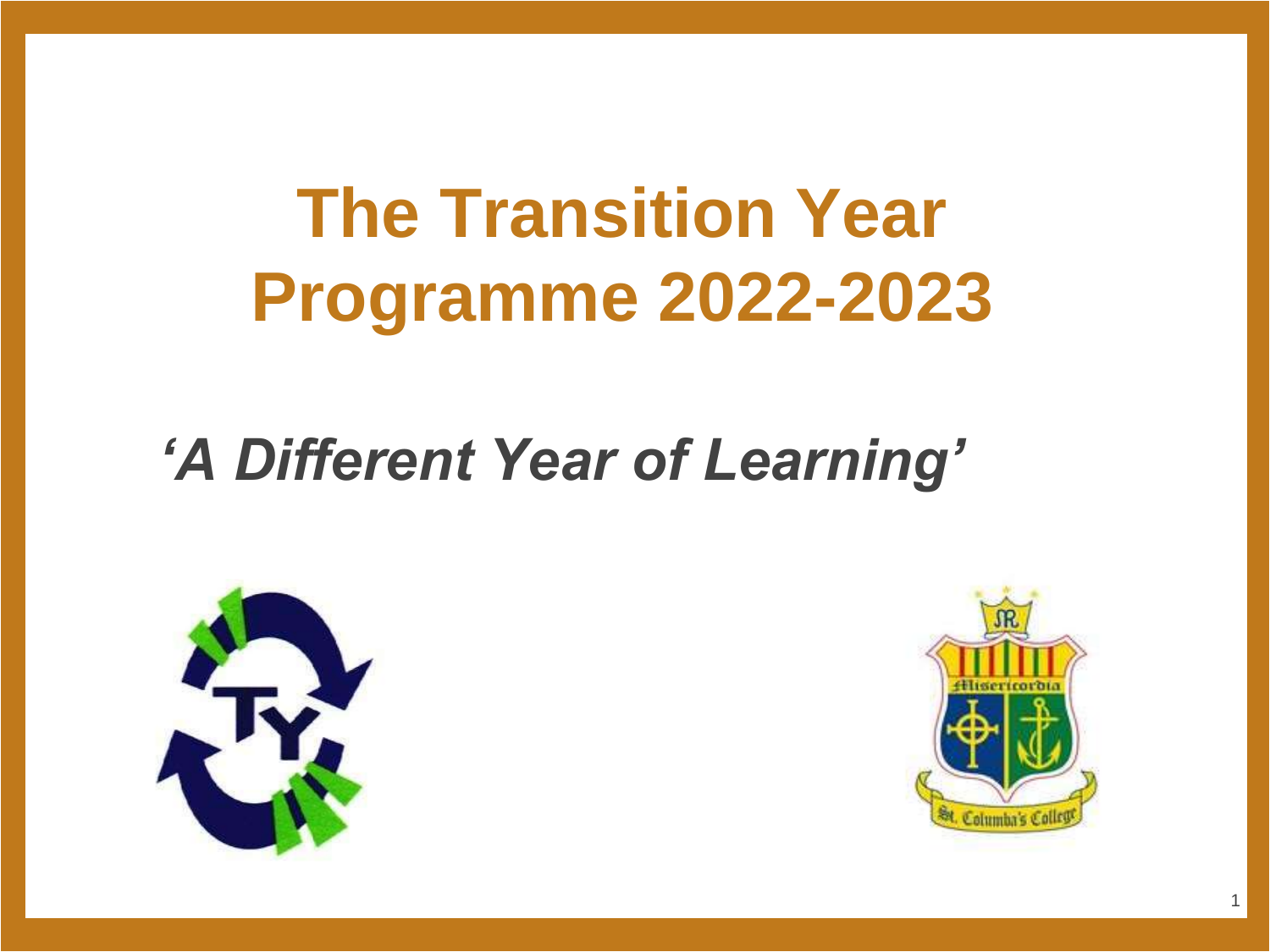### **What is Transition Year?**

Transition Year is a one year school based programme between Junior and Senior Cycle and is optional in St. Columba's.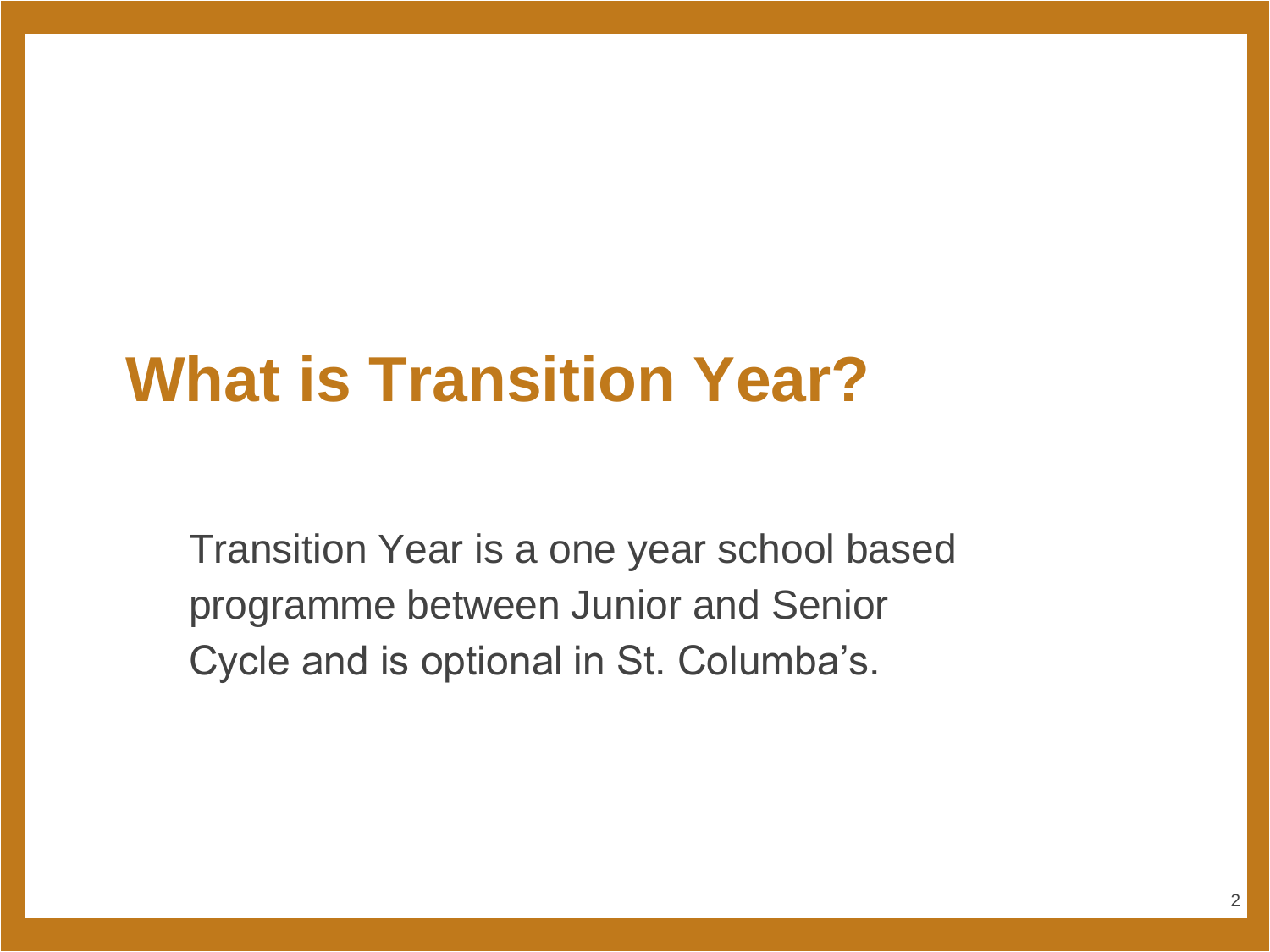### **Core Subjects**

 $\triangleright$  English



#### $\triangleright$  Maths

- ▶ European Language
- ▶ Science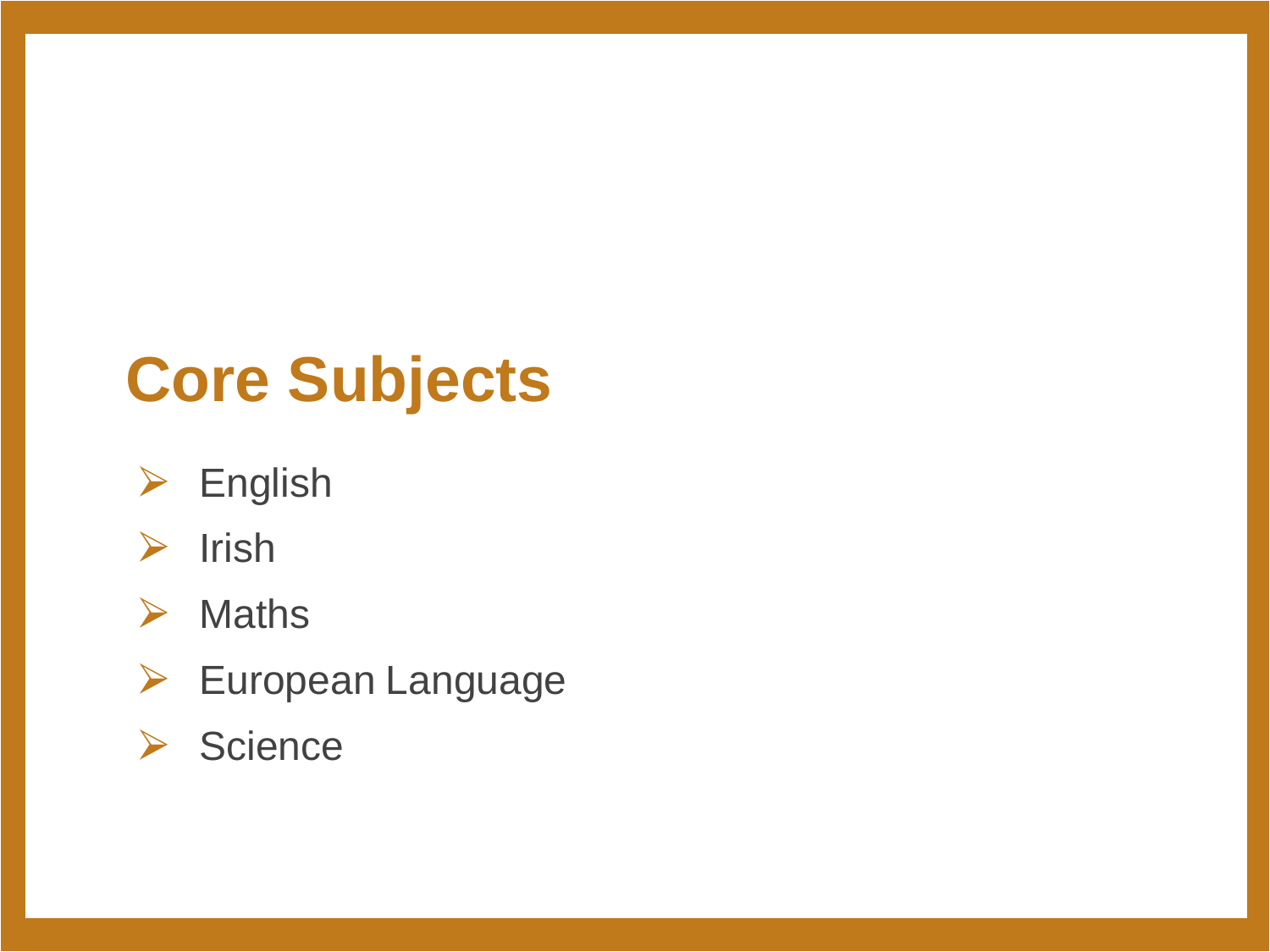# **Subject Sampling**

- $\triangleright$  Development Education
- $\triangleright$  Art & Crafts
- **▶ Sciences**
- **▶ Construction Studies & DCG**
- ⮚ Engineering
- **► Business Studies & Accounts**
- $\triangleright$  History & Geography
- $\triangleright$  IT- Microsoft Office Specialist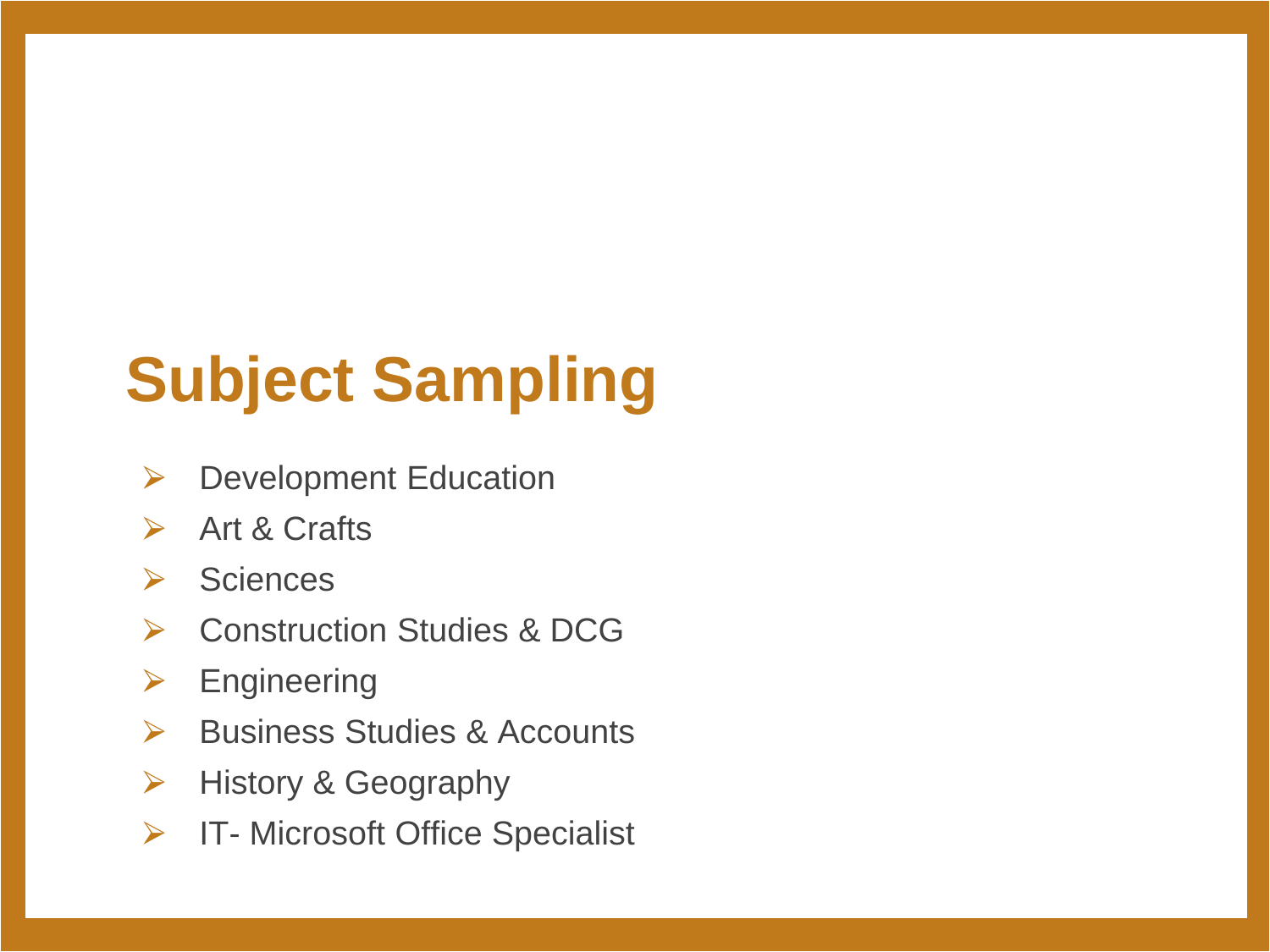# **Subject Sampling**

- **▶ Creative Cookery**
- ▶ Physical Education Sports Leadership & Future Leaders
- $\triangleright$  Enterprise Education
- **▶ European Studies**
- **► Music & Theatre Production**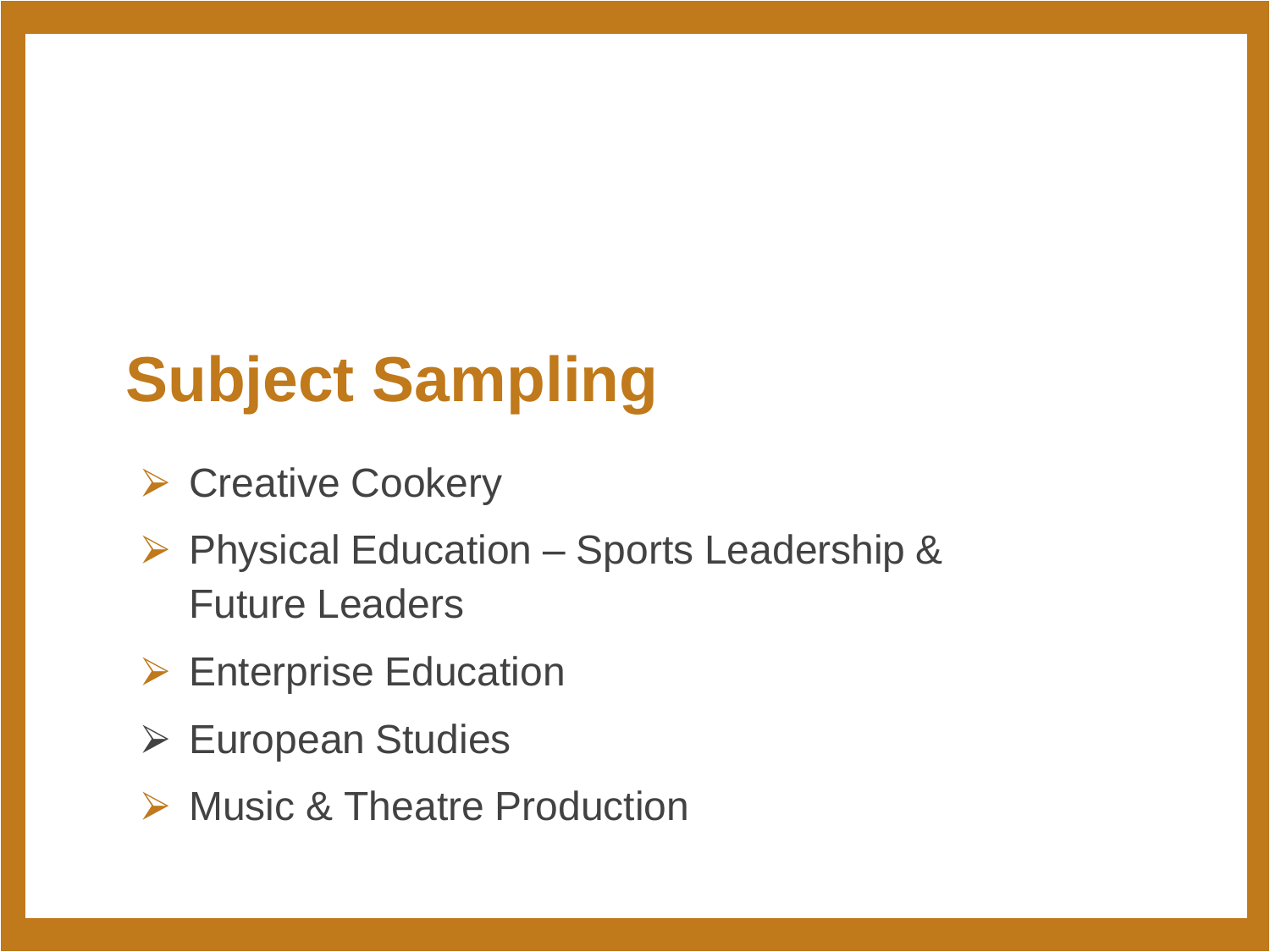# **Transition Year Specific Activities**

- $\triangleright$  Enterprise & Mini Company Competitions
- $\triangleright$  First Aid Certificate & Exam
- **►** Gaisce The President's Award
- **▶ Model United Nations & Euroscola**
- ⮚ LYIT Coding Workshop
- $\triangleright$  A Look Into Law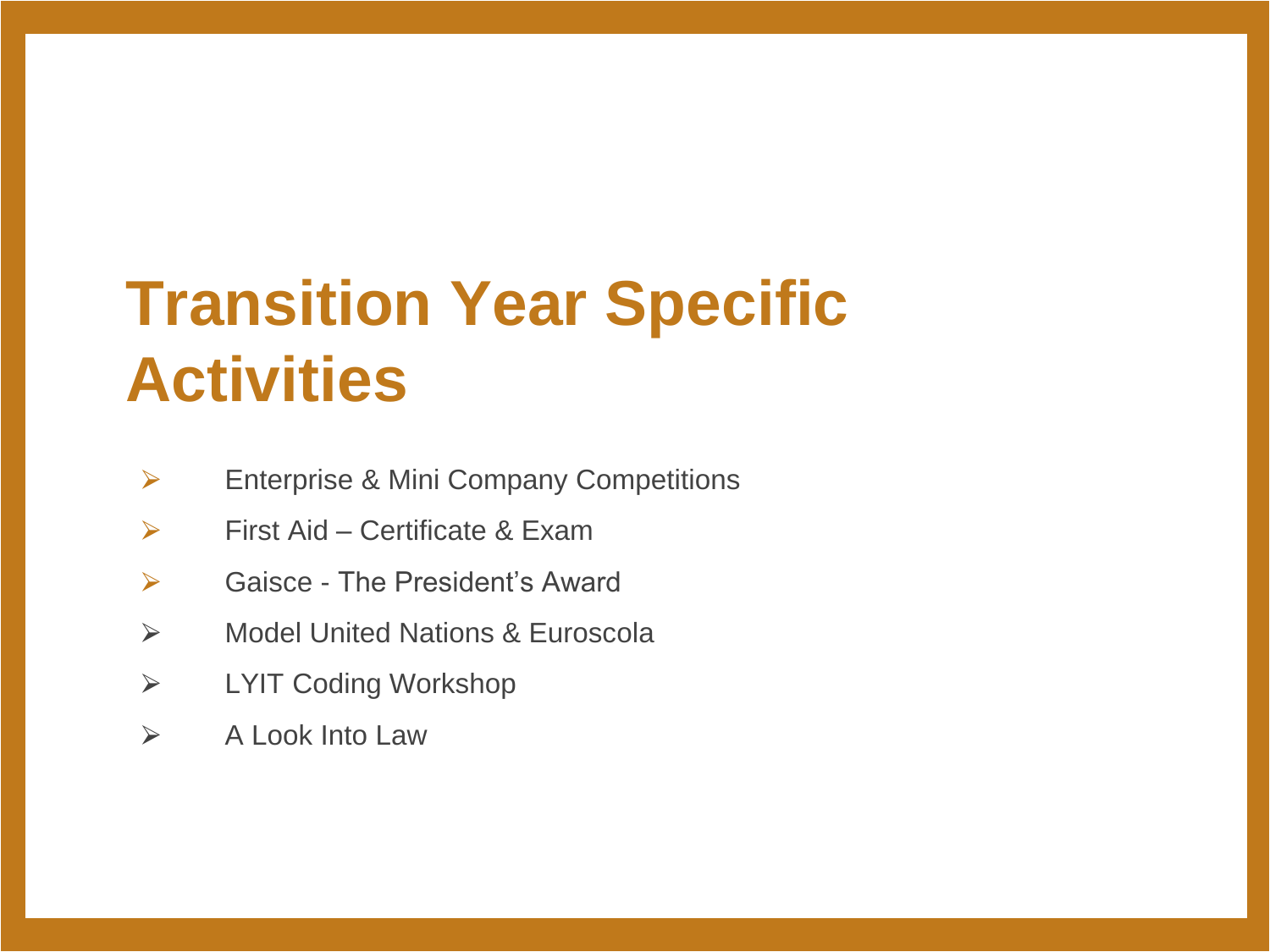# **Transition Year Specific Activities**

- **► Microsoft Office Specialist**
- **▶ Presentation & Interview Skills**
- **▶ Road Safety Awareness**
- **▶ Christmas Sleep Out & Charity Challenge**
- ⮚ Foroige Real U Programme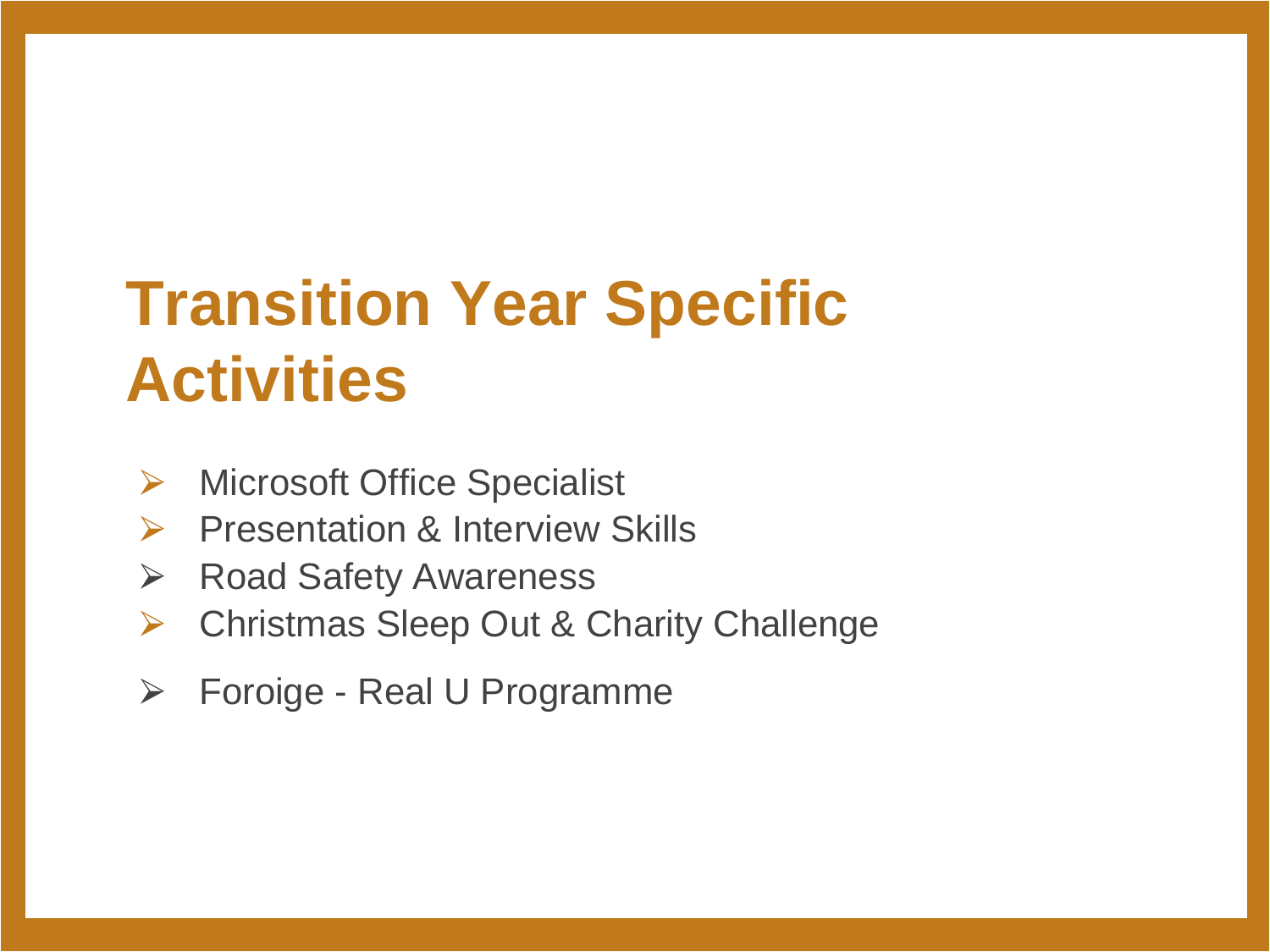# **Additional Activities & Opportunities**

- **▶ Work Experience Placement**
- **▶ Visiting Guest Speakers**
- $\triangleright$  European Excursion Tour
- **▶ Local & National Field Trips**
- **▶ Toast Masters**
- **► Twin Towns Chamber Activities**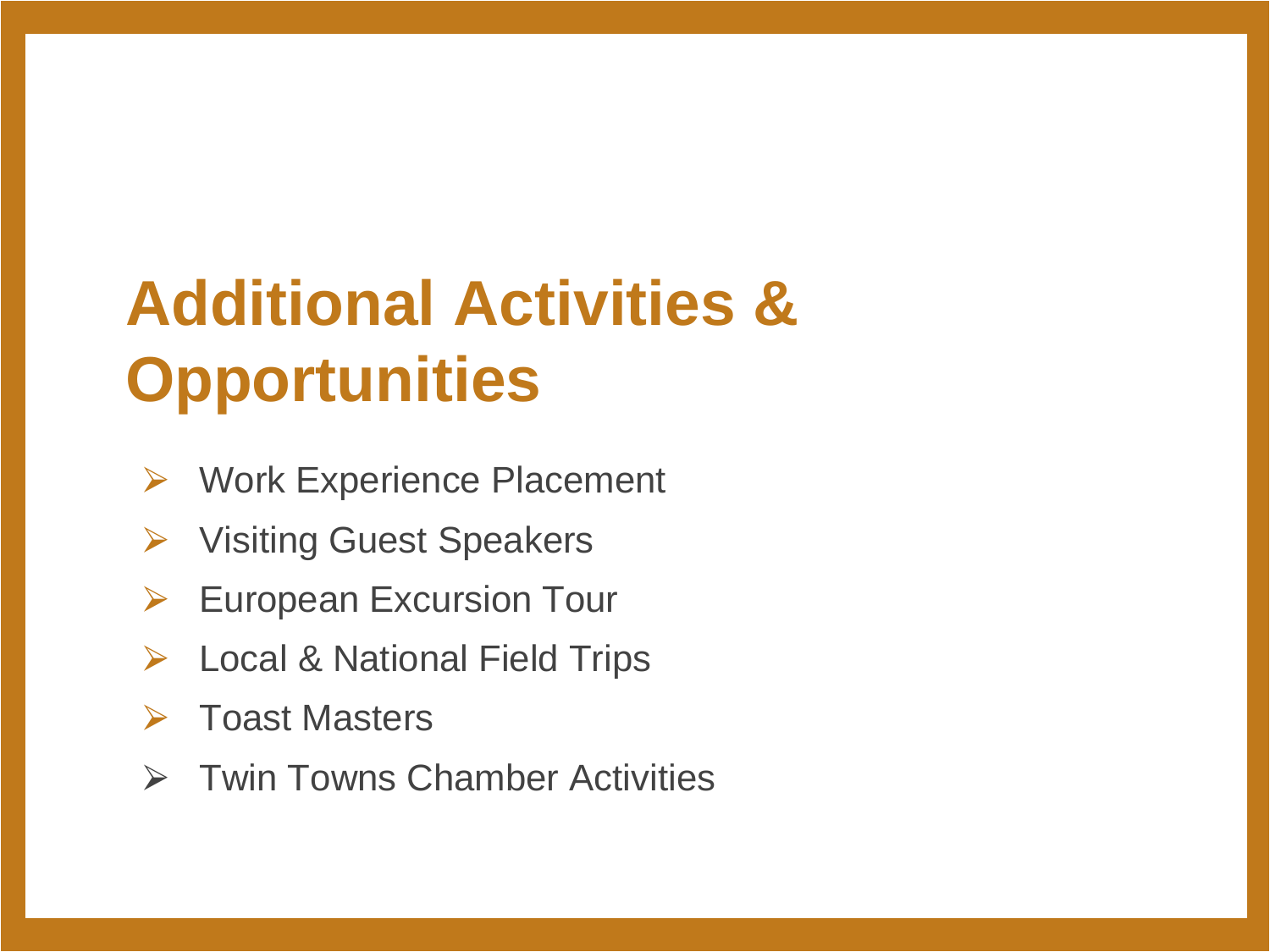#### **Friday Modules**

The last 3 classes on a Friday are dedicated to fun and new and exciting experiences.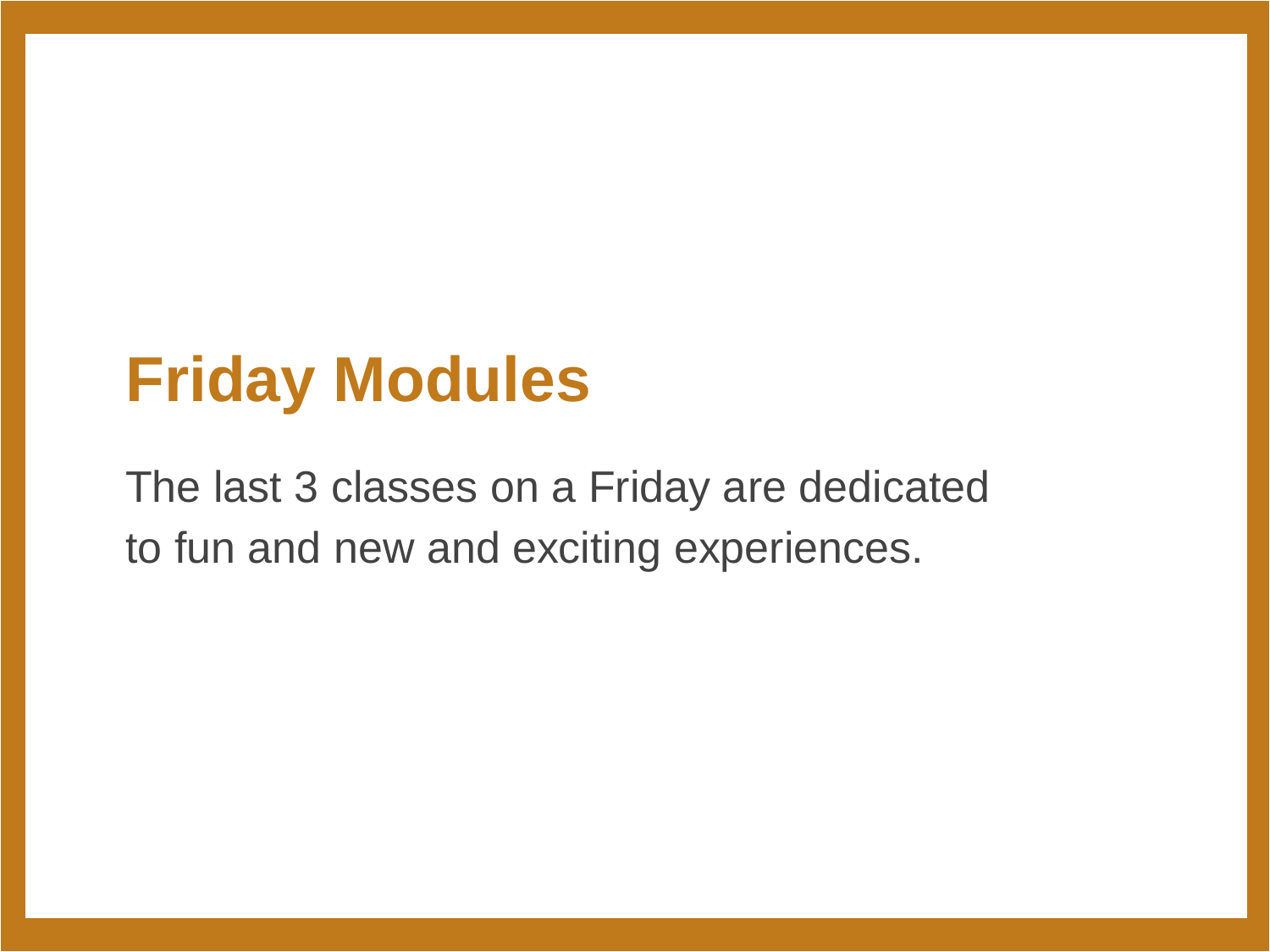### **Friday Module Options**

The options are endless - we've done swimming, strength & conditioning, boxing, camogie, photography, up - cycling, craft & refurb, knitting, jewellery making, self defence, astroturf, guitar, sign language, tennis, media studies & film making, coding and golf lessons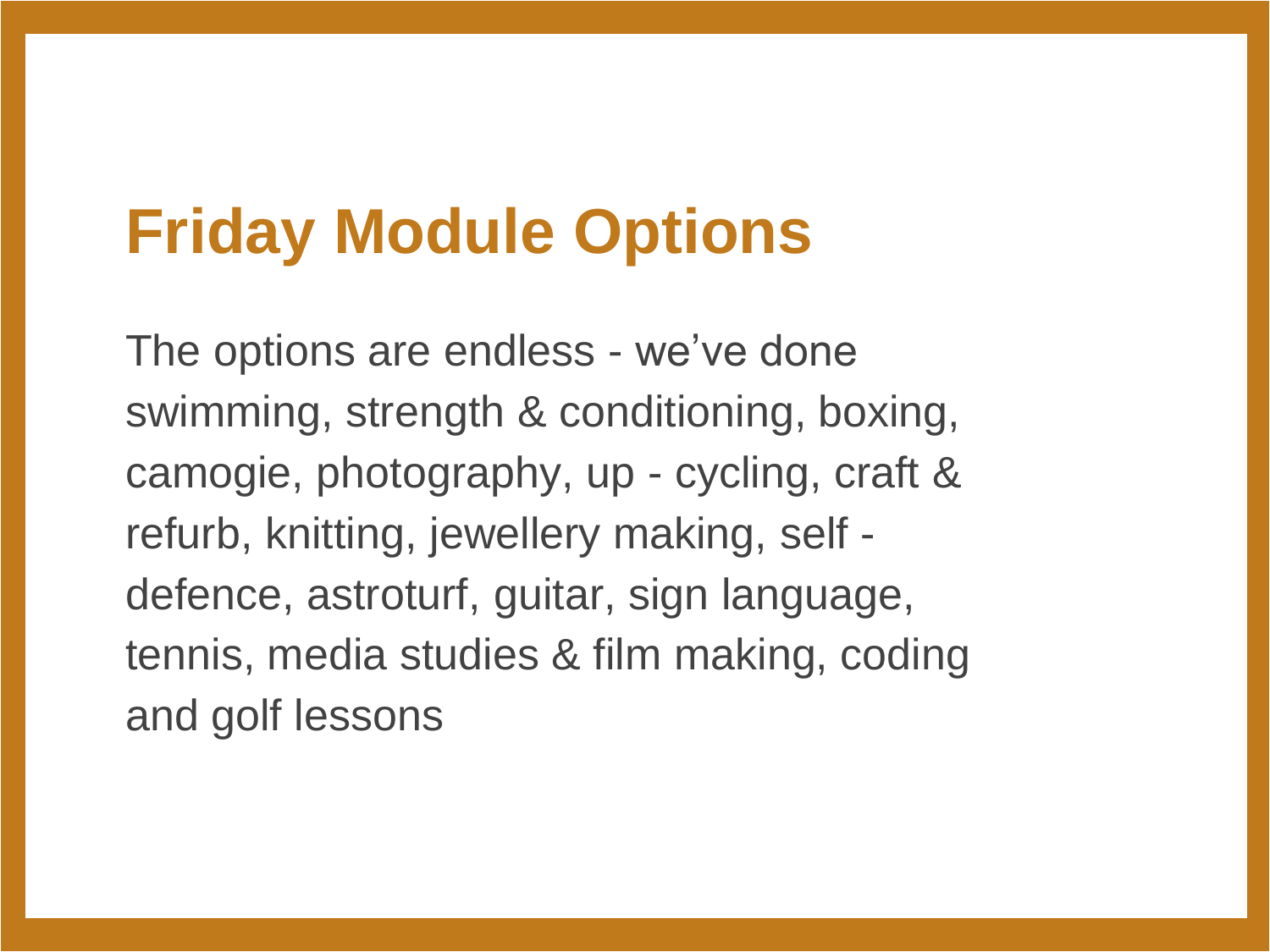### **Work Experience**

All students will have the chance to experience the 'World of Work', many with local employers or further afield.

This will either be in two week blocks in November and May, or on an ongoing basis where students visit an employer every Wednesday. The format for the academic year 2021 has not yet been decided.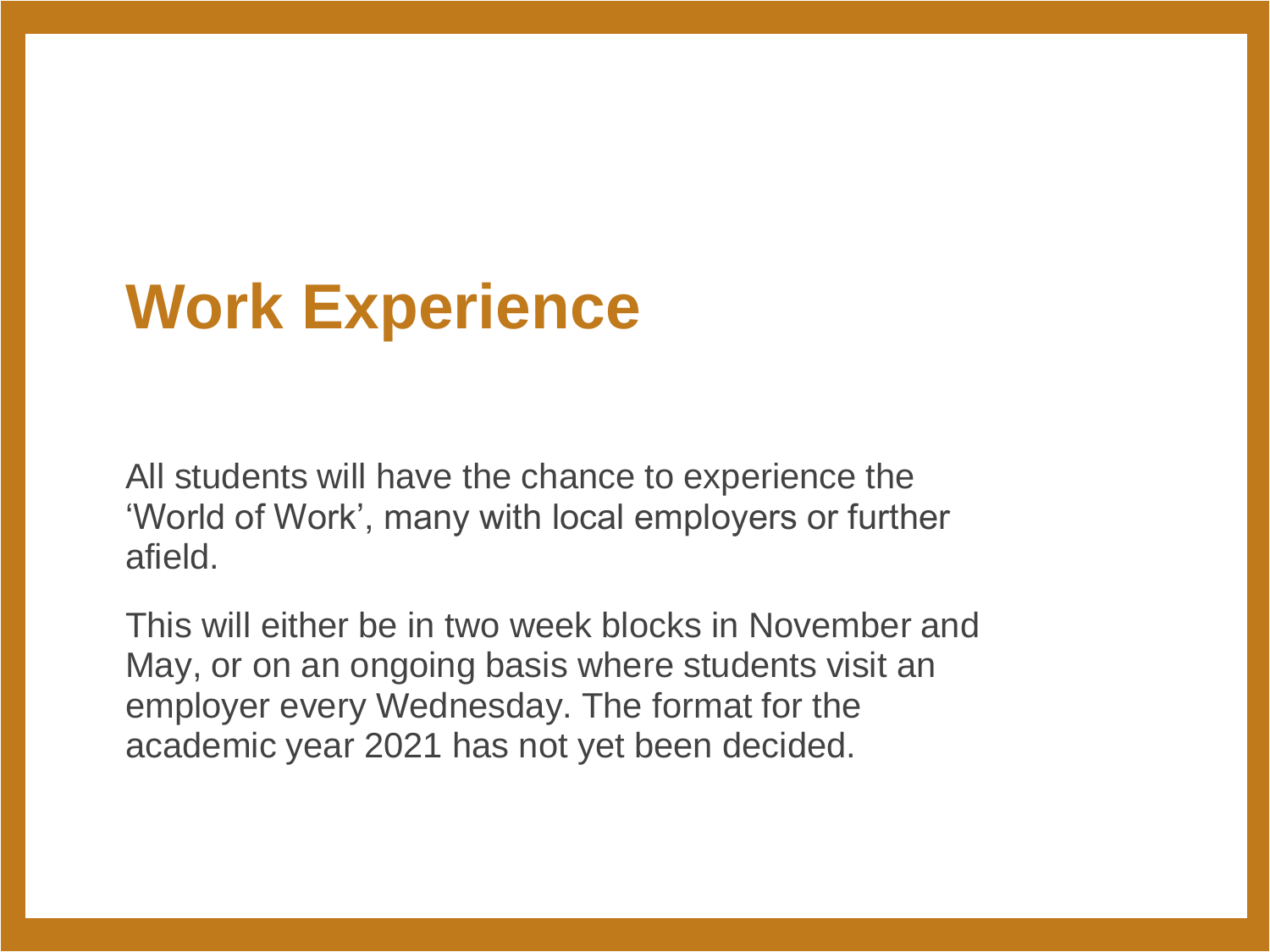### **Assessment Strategies**

- **▶ Portfolio Assessment**
- ▶ Oral /Aural Assessment
- ▶ Individual & Group Project Work
- **▶ Self & Peer Assessment**
- ⮚ Written/Practical Class tasks
- $\triangleright$  Interview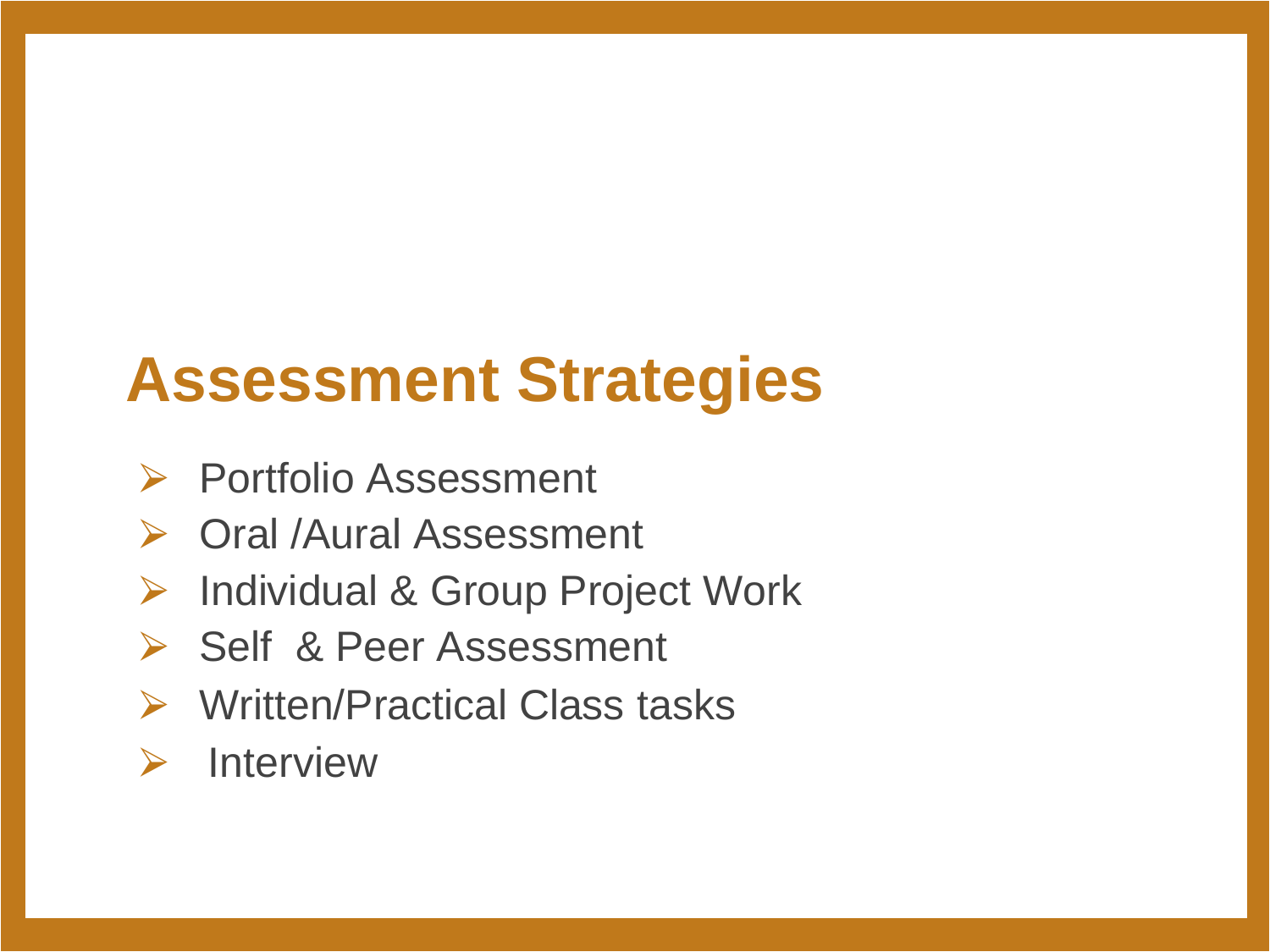### **Certification**

Individual certificates are issued for many activities, in addition to Department of Education & Skills Certification Students are awarded Distinction, Merit or Pass.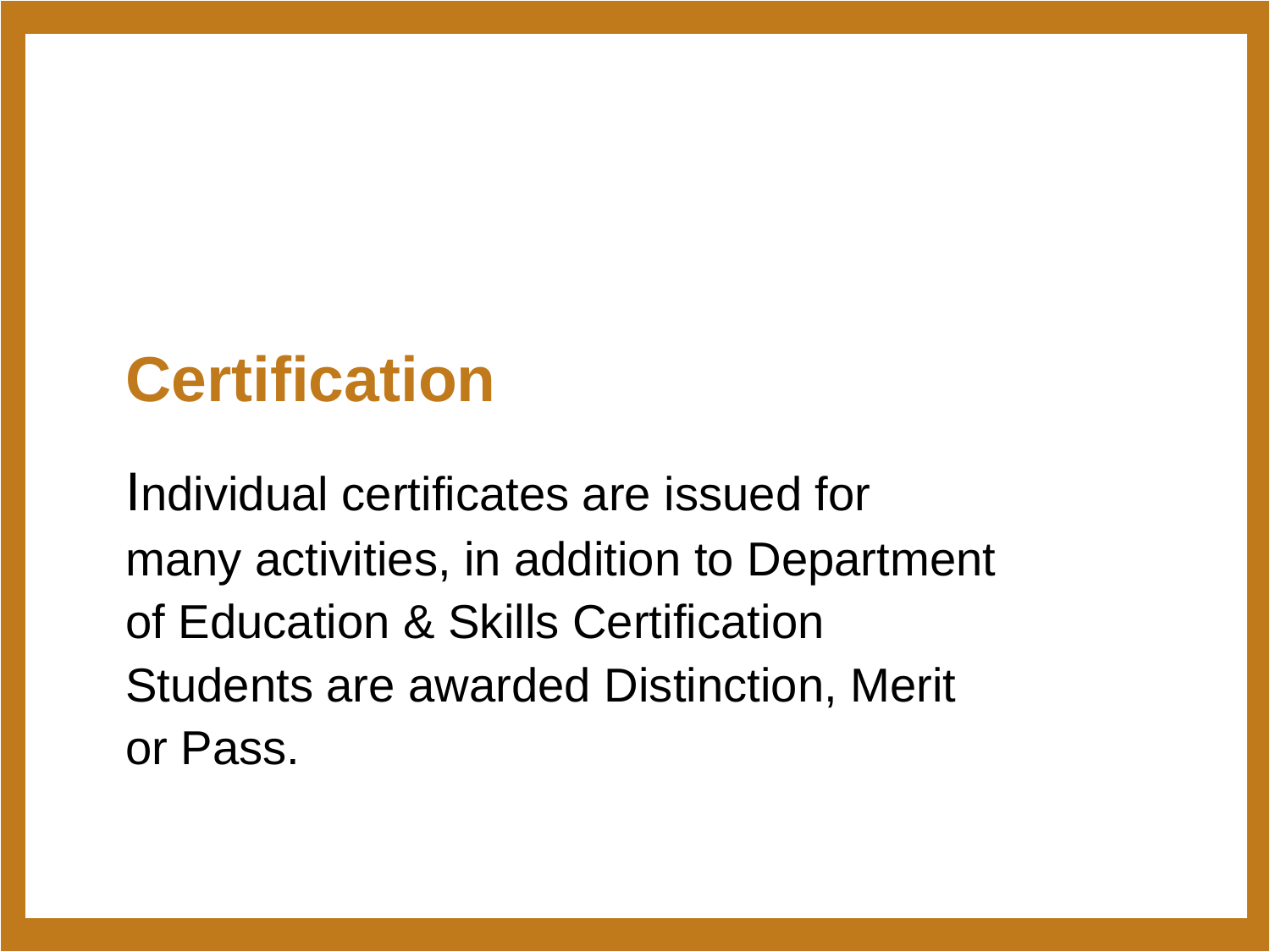# **Why opt for Transition Year?**

- **► Discover more about your personal** strengths.
- $\triangleright$  Age profile of Irish students.
- $\triangleright$  Develop entrepreneurial skills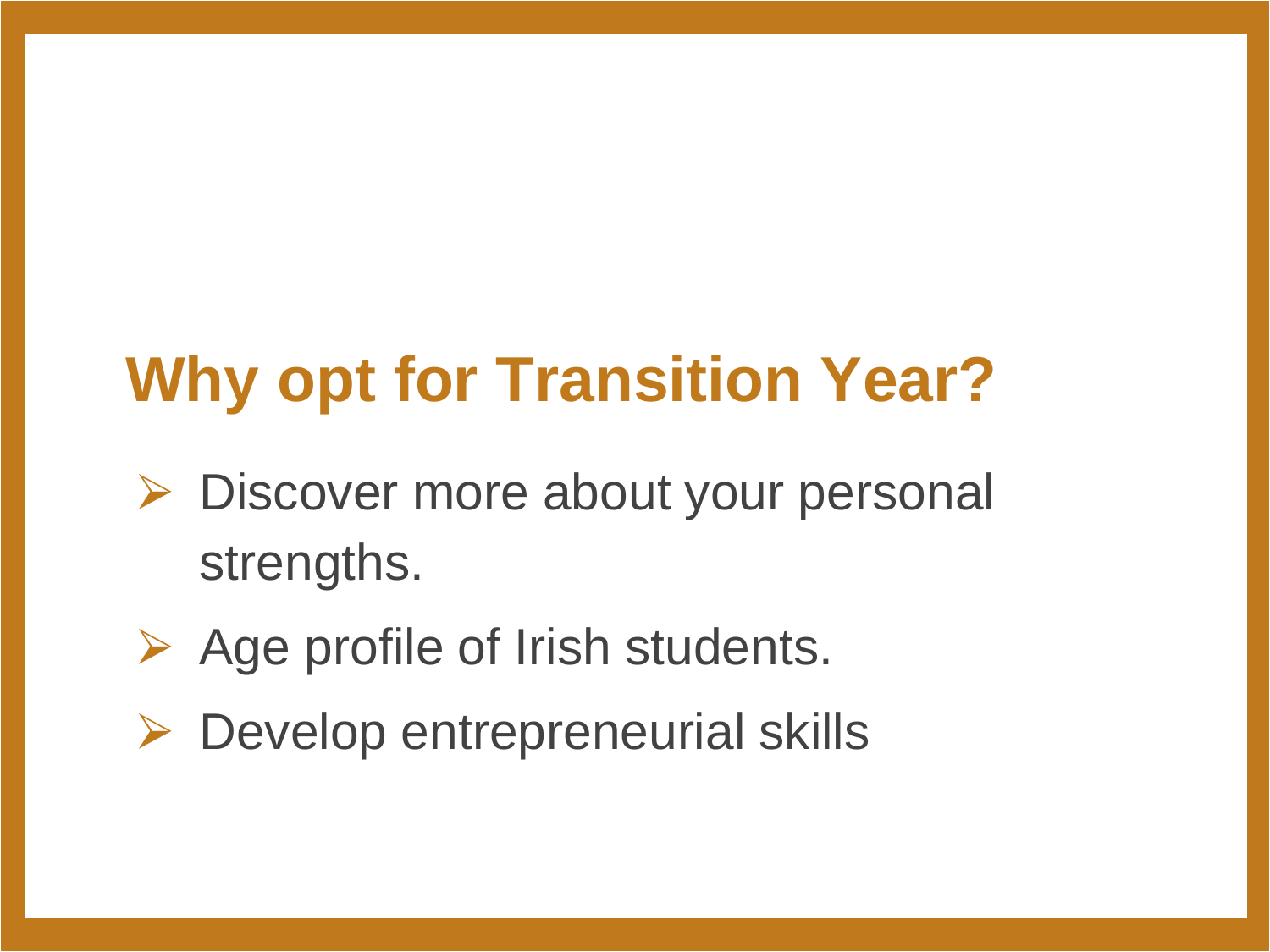# **Why opt for Transition Year?**

- $\triangleright$  Time to mature
- **▶ Improve self-esteem**
- $\triangleright$  Build interpersonal and team skills
- $\triangleright$  Extend the learning experience beyond the classroom
- $\triangleright$  Explore the World of Work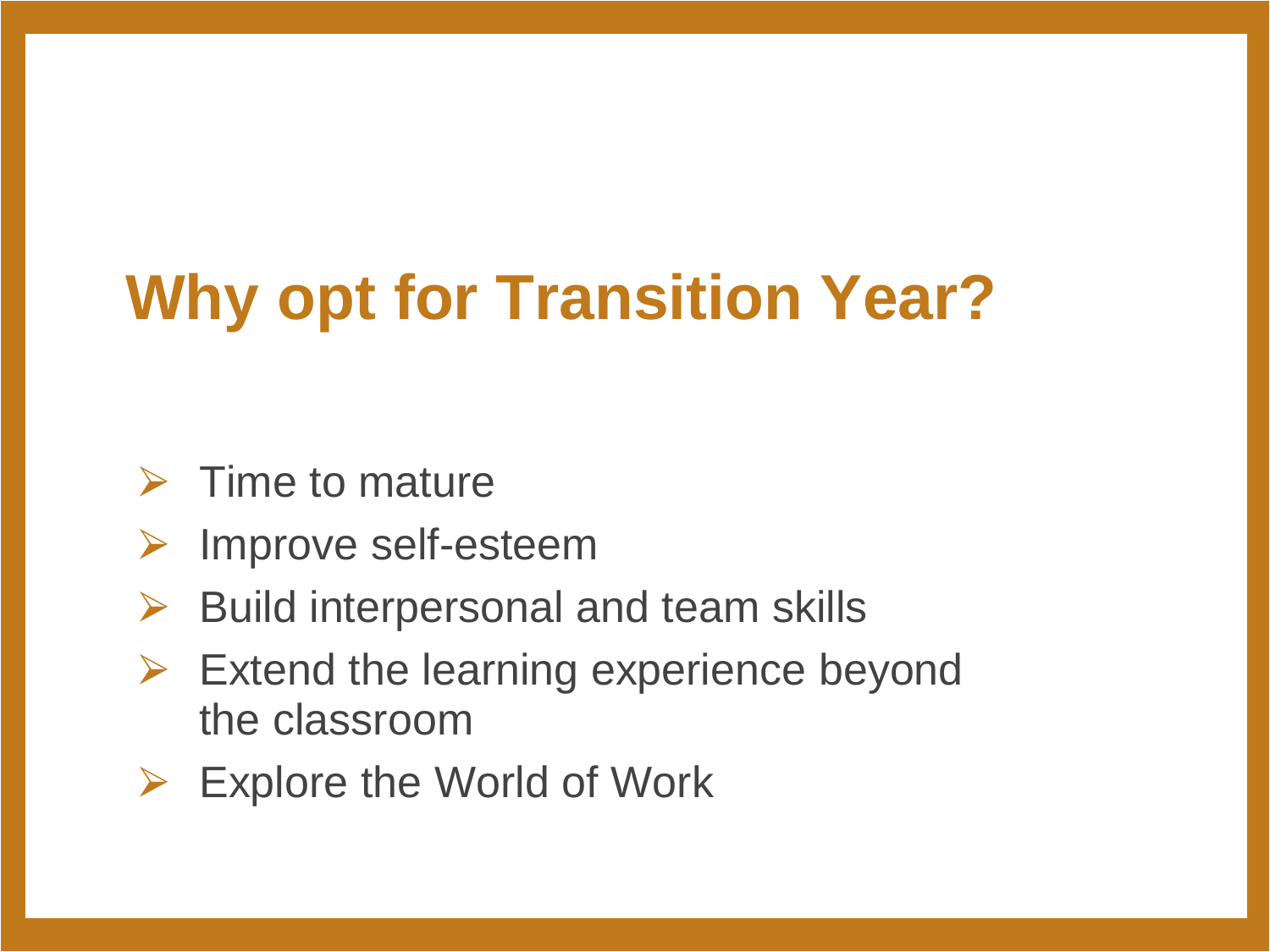### **Cost of TY Programme**

• The cost to students to participate in next year's Transition Year Programme will be €300. All Transition Year outings, activities, class materials, etc. are included in the  $\epsilon$ 300 fee as well as the MOS (Microsoft Office Specialist) and the class retreat. The only other additional expense that may be incurred by TY students may be the cost of a European educational trip which will be optional for all students.